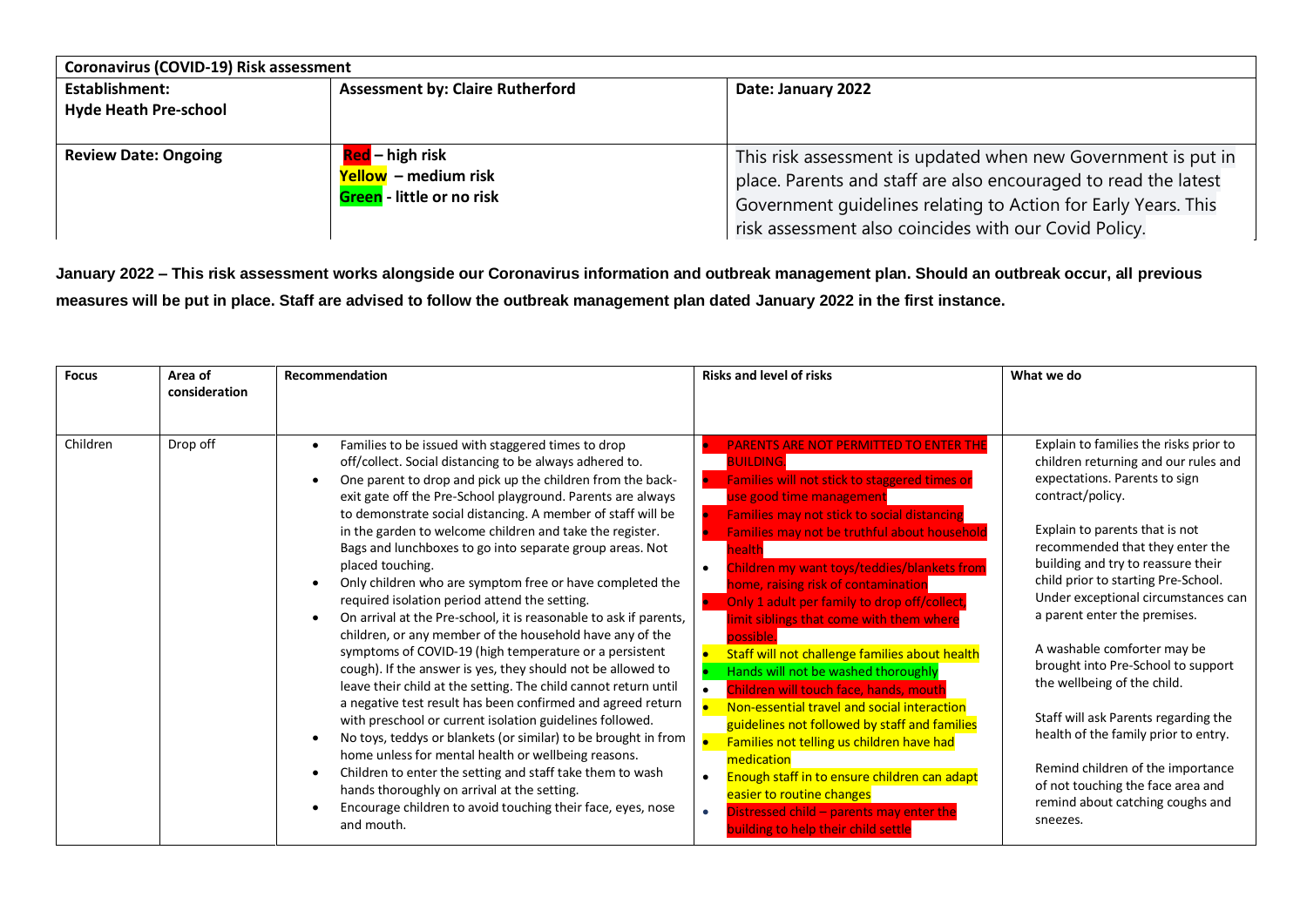|                                     | All children coming to the setting should avoid all non-<br>$\bullet$<br>essential public transport travel, and outside of setting<br>hours, follow national guidelines for social interaction.<br>Any child who has taken any form of paracetamol or<br>$\bullet$<br>ibuprofen will not be allowed into preschool.<br>Children taking time to settle after prolonged break and<br>change in routine.<br>Only parents who are symptom free and or have completed<br>the required isolation periods will be able to drop off or collect<br>their child.<br>Consider allowing parents to enter the Pre-school for the<br>$\bullet$<br>purpose of settling in sessions if not doing so would cause a child<br>distress. All measures should be taken to minimise contact<br>between the parent and other children and staff members. |                                                                                                                                                                                                                                                            | Hand washing to be monitored by<br>staff.                                                                                                                                                                                                                                                                                                                                                                                                                                                                                                                                                                                      |
|-------------------------------------|-----------------------------------------------------------------------------------------------------------------------------------------------------------------------------------------------------------------------------------------------------------------------------------------------------------------------------------------------------------------------------------------------------------------------------------------------------------------------------------------------------------------------------------------------------------------------------------------------------------------------------------------------------------------------------------------------------------------------------------------------------------------------------------------------------------------------------------|------------------------------------------------------------------------------------------------------------------------------------------------------------------------------------------------------------------------------------------------------------|--------------------------------------------------------------------------------------------------------------------------------------------------------------------------------------------------------------------------------------------------------------------------------------------------------------------------------------------------------------------------------------------------------------------------------------------------------------------------------------------------------------------------------------------------------------------------------------------------------------------------------|
| Physical<br>distancing/<br>grouping | Children's sessions will be organised into small groups of<br>$\bullet$<br>attendance, wherever possible these small groups should not mix<br>during the week.<br>Care routines including provision of snacks should be within the<br>$\bullet$<br>space allocated to each group wherever possible.<br>The use of communal internal spaces should be restricted as<br>$\bullet$<br>much as possible i.e. no mixing with school.<br>Outdoor spaces should be used frequently.<br>$\bullet$<br>Return will be gradual with priority given to school leavers and<br>$\bullet$<br>vulnerable learners.<br>Pre-School will follow the Government guidance<br>$\bullet$                                                                                                                                                                 | • Parents need for childcare, to be able to<br>return to work, will need to be juggled against<br>ratios and "bubbles".<br>• Staff mixing with different groups and cross<br>contamination.<br>Lack of space to have multiple bubbles/groups<br>$\bullet$  | Staff and children will be contained<br>within their own group as much as<br>possible. This will be relayed to parents.<br>Prior to starting.<br>Should the need arise - Set sessions will<br>be put in place with a possible need to<br>prioritise year group or commitments.<br>Plan a timetable of the day and send to<br>staff and parents prior to attendance<br>Explain to families the risks prior to<br>children returning and our rules and<br>expectations. Parents to sign<br>contract/policy.<br>Liaise with school as to when and if we<br>could use the large outdoor area. - At<br>present, this is not allowed |
| Play and<br>Learning                | Implement social distancing where possible:<br>Small groups - one group within preschool<br>1.<br>2. Parents to leave the site promptly after dropping off<br>children.<br>Minimise the resources available to those that can be cleaned<br>$\bullet$<br>effectively.<br>Ensure children wash hands regularly, throughout the day, as<br>$\bullet$<br>well as before eating, after coughing or sneezing.<br>Music - Organised music sessions in the early years, including<br>singing, and playing wind instruments in groups                                                                                                                                                                                                                                                                                                     | Social distancing is virtually impossible with<br>early years children.<br>• Parents may gather in social groups outside<br>premises.<br>Children may not understand they cannot<br>explore the setting (free flow) or self- select<br>toys and resources. | Explain to families the risks prior to<br>children returning and our rules and<br>expectations. Parents to sign<br>contract/policy.<br>Provide resources that are of hard plastic<br>with no small parts- easier to clean.<br>Cleaning of all toys used to be<br>implemented after each use                                                                                                                                                                                                                                                                                                                                    |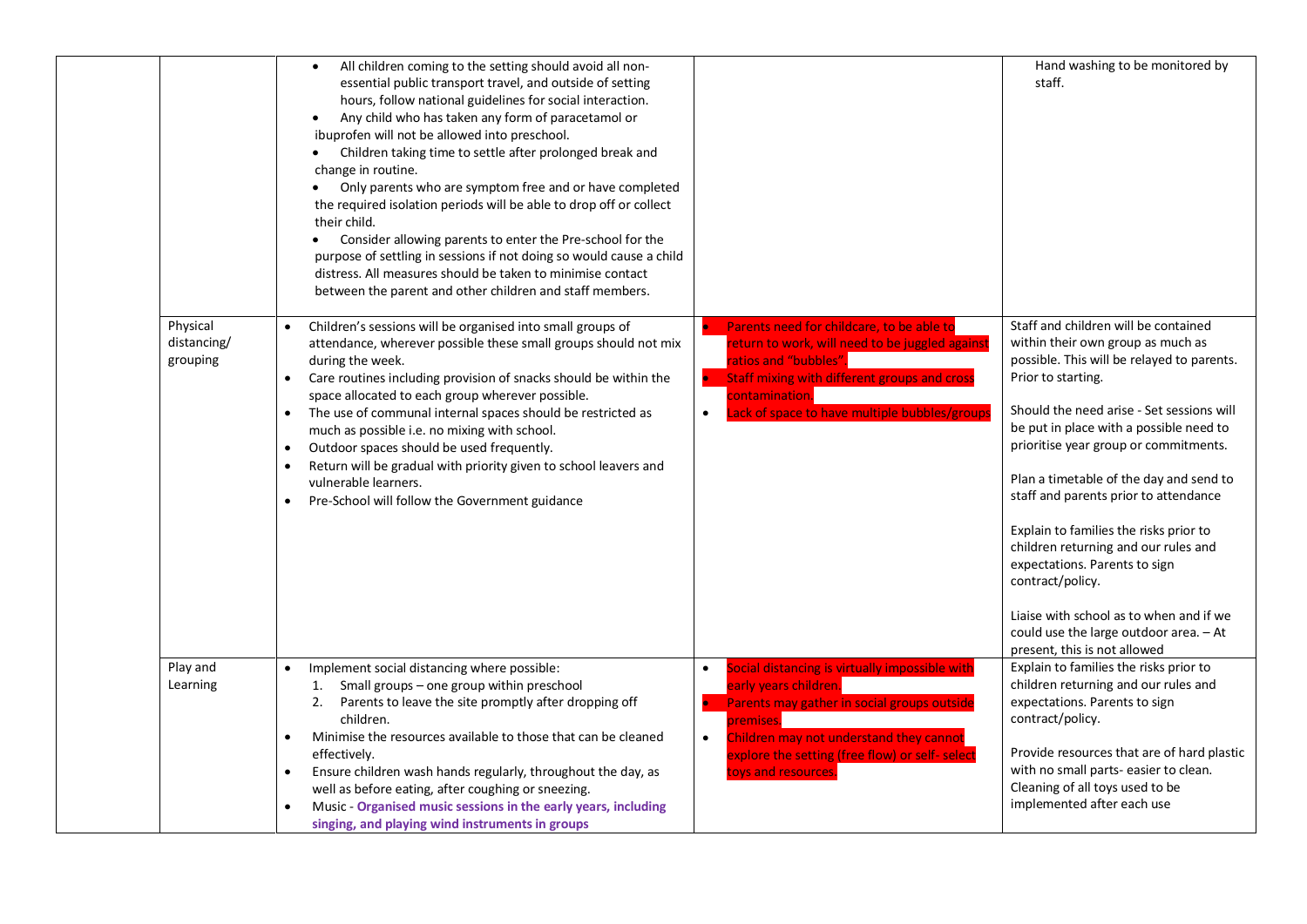| When planning music provision, settings should consider additional<br>specific safety measures. Although singing and playing wind<br>instruments do not currently appear to present a significantly higher<br>risk than routine speaking and breathing at the same volume, there is<br>now some evidence that additional risk can build from aerosol<br>transmission with volume and with the combined numbers of<br>individuals within a confined space. | Continue to explain the rules to children<br>through interaction and discussion.<br>Visual prompts may be used. |
|-----------------------------------------------------------------------------------------------------------------------------------------------------------------------------------------------------------------------------------------------------------------------------------------------------------------------------------------------------------------------------------------------------------------------------------------------------------|-----------------------------------------------------------------------------------------------------------------|
| With appropriate safety mitigation, however, singing and wind playing<br>can still take place. Measures to take include:                                                                                                                                                                                                                                                                                                                                  |                                                                                                                 |
| playing instruments and singing in groups should take place<br>outdoors wherever possible                                                                                                                                                                                                                                                                                                                                                                 |                                                                                                                 |
| if indoors, use a room with as much space as possible, for example<br>larger rooms. Rooms with high ceilings are expected to enable<br>dilution of aerosol transmission                                                                                                                                                                                                                                                                                   |                                                                                                                 |
| if playing indoors, social distance each child 2 metres apart                                                                                                                                                                                                                                                                                                                                                                                             |                                                                                                                 |
| limit the numbers to account for ventilation of the space. It is<br>important to ensure good ventilation. Advice on this can be found<br>in air conditioning and ventilation during the coronavirus outbreak<br>singing and wind playing should not take place in larger groups<br>such as choirs and ensembles                                                                                                                                           |                                                                                                                 |
| position wind players so that the air from their instrument does<br>not blow into another player                                                                                                                                                                                                                                                                                                                                                          |                                                                                                                 |
| use microphones where possible or encourage singing quietly                                                                                                                                                                                                                                                                                                                                                                                               |                                                                                                                 |
| By considering and adopting these cumulative risk mitigation<br>measures, the overall risk will be reduced.                                                                                                                                                                                                                                                                                                                                               |                                                                                                                 |
| Handling equipment and instruments for organised sessions                                                                                                                                                                                                                                                                                                                                                                                                 |                                                                                                                 |
| Measures to take when handling equipment, including instruments,<br>include:                                                                                                                                                                                                                                                                                                                                                                              |                                                                                                                 |
| increased handwashing before and after handling equipment,<br>especially if being used by more than one person                                                                                                                                                                                                                                                                                                                                            |                                                                                                                 |
| avoiding sharing instruments and equipment wherever possible                                                                                                                                                                                                                                                                                                                                                                                              |                                                                                                                 |
| if instruments and equipment have to be shared, disinfect<br>regularly (including any props, microphones and music stands)<br>and always between users, following guidance on cleaning and<br>handling equipment                                                                                                                                                                                                                                          |                                                                                                                 |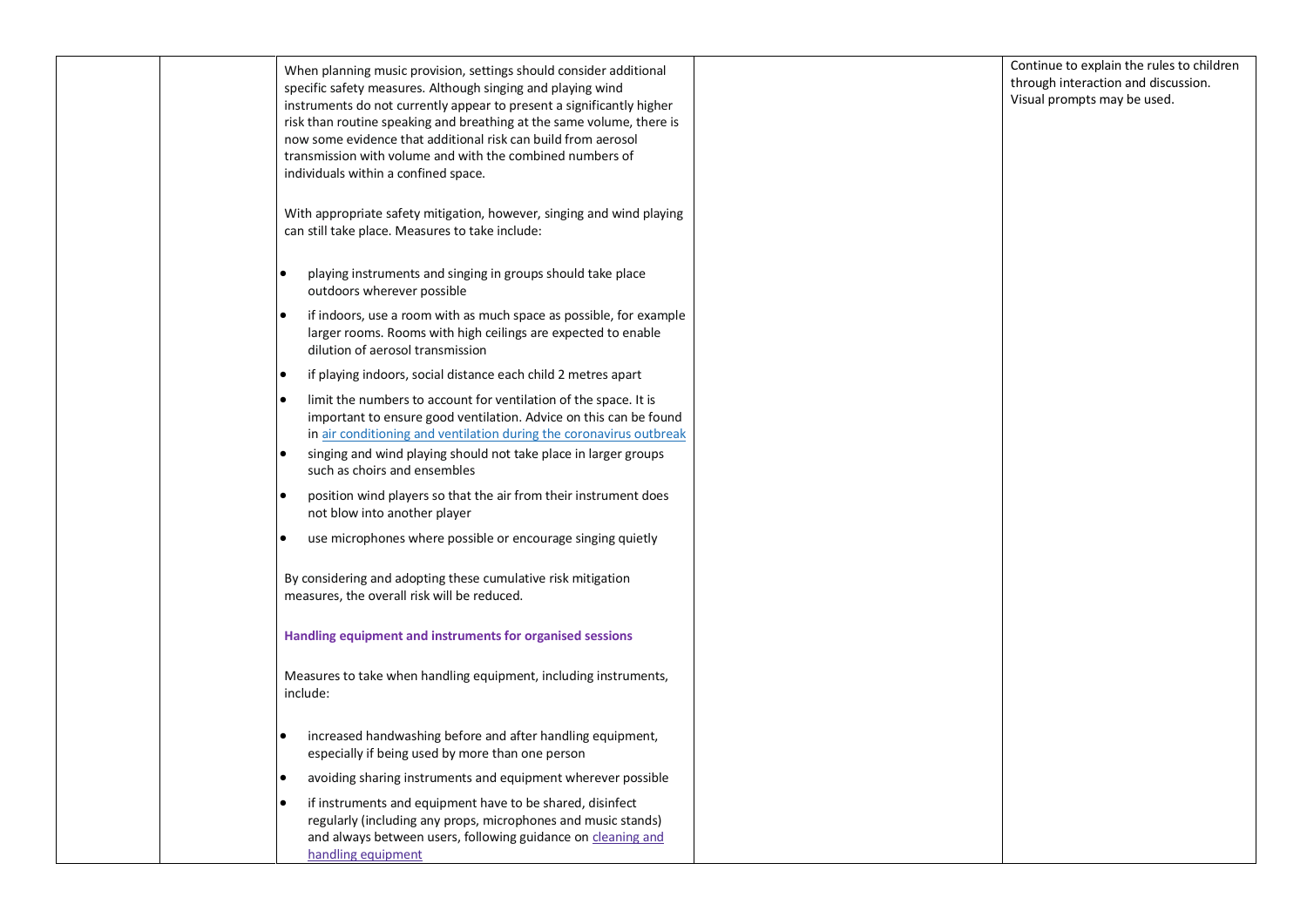|                                                                  | consider limiting the number of suppliers when hiring instruments<br>and equipment. Settings should agree with suppliers whose<br>responsibility it is to clean hired instruments. Clean hire<br>equipment, tools or other equipment on arrival and before first<br>use. Store equipment and instruments in a clean location if<br>settings take delivery of them before they are needed. Clean them<br>before first use and before returning the instrument<br>create picking-up and dropping-off collection points where<br>possible, rather than passing equipment such as props, and<br>microphones hand-to-hand |                                                                                                                                                                                                                                                                                                                                               |                                                                                                                                                                                                                                                                                                                                                                                                                                                                                                                                                                                                                                                                                                      |
|------------------------------------------------------------------|----------------------------------------------------------------------------------------------------------------------------------------------------------------------------------------------------------------------------------------------------------------------------------------------------------------------------------------------------------------------------------------------------------------------------------------------------------------------------------------------------------------------------------------------------------------------------------------------------------------------|-----------------------------------------------------------------------------------------------------------------------------------------------------------------------------------------------------------------------------------------------------------------------------------------------------------------------------------------------|------------------------------------------------------------------------------------------------------------------------------------------------------------------------------------------------------------------------------------------------------------------------------------------------------------------------------------------------------------------------------------------------------------------------------------------------------------------------------------------------------------------------------------------------------------------------------------------------------------------------------------------------------------------------------------------------------|
| Children and<br>Parent Wellbeing<br>and education                | Children should be supported in developmentally appropriate<br>$\bullet$<br>ways to understand the steps they can take to keep themselves<br>safe including regular hand washing and sneezing into a tissue.<br>Children should be supported to understand the changes and<br>$\bullet$<br>challenges they may be encountering because of COVID-19 and<br>staff need to ensure they are aware of children's attachments and<br>their need for emotional support at this time.<br>Parents should be supported with any apprehensions.                                                                                 | Staff awareness of children's needs and<br>abilities<br>Staff awareness of children needing more<br>$\bullet$<br>reassurance<br>Follow current guidance on changes to EYFS,<br>$\bullet$<br>relevant to Covid 19 response.                                                                                                                    | Use visual aids and or songs to support<br>hand washing.<br>Discuss children's wellbeing with staff to<br>determine any support required – act<br>accordingly.<br>Speak to parents about any worries or<br>concerns.<br>Reassure parents by communicating the<br>measures in place.<br>Support by guiding to local support.                                                                                                                                                                                                                                                                                                                                                                          |
| Toileting, Nappy<br>changing and<br>cleaning up of<br>accidents. | Children should be supported to do as much for themselves as<br>possible.<br>Limit number of children using sinks, queue to be in cloakroom or<br>$\bullet$<br>classroom to allow for more space.<br>Children should not attend if unwell.<br>$\bullet$<br>If an accident happens whilst it is dealt with no one else should<br>use the bathroom.<br>Once the child has been made appropriate then the bathroom<br>should be cleaned and disinfected using standard cleaning<br>products before being used by anyone else.<br>Nappy changing for children to be considered - staff to be aware<br>of procedures      | Children struggle to wait their turn.<br>Children use to free flow with toilets, they may<br>try to help others<br>Not being cleaned properly<br>Children may not be able to put on their own<br>clothes<br>Children must be accompanied when using the<br>toilet to ensure prompt cleaning and limit<br>contact between children in bathroom | Encourage children to manage their own<br>hygiene and clothes changing. If support<br>is required, then necessary PPE<br>equipment must be worn by staff<br>member.<br>Children to not use toilets in large groups<br>but individually. Staff to monitor good<br>hygiene. Stagger the use of toilets<br>before, during and after snack and lunch.<br>Toilet accidents should be monitored and<br>any children displaying signs of illness -<br>arrangements will be made for<br>collection.<br>Staff to clean the toilet area on a regular<br>basis (taps, toilets, sinks and floor)<br>Nappy changing areas to be cleaned<br>regularly. Staff to wear usual PPE<br>equipment when changing nappies. |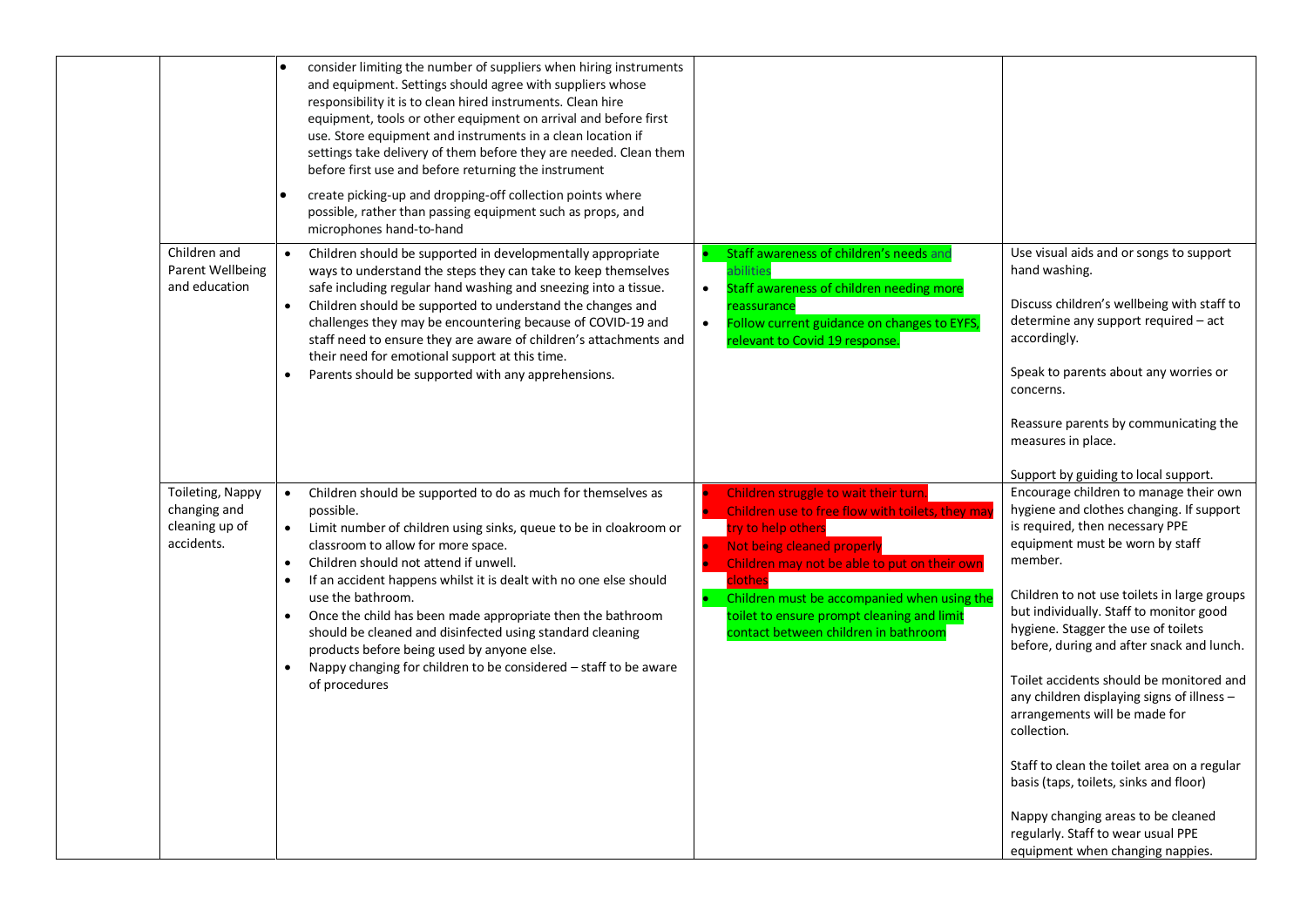|           |                                              |                                                                                                                                                                                                                                                                                                                                                                                                                                                                                                                                                                                                                                                                                                                                                                                                                                                                                                                                                                                                                                                                                            |                                                                                                                                                                                                                                                                                                                                                                                                                                                                                               | Nappies to be disposed of in a separate<br>bin                                                                                                                                                                                                                                                                                                                                                                                                                                                                                                                                                                                                                                                                                                                                                                                                                                                                                                                  |
|-----------|----------------------------------------------|--------------------------------------------------------------------------------------------------------------------------------------------------------------------------------------------------------------------------------------------------------------------------------------------------------------------------------------------------------------------------------------------------------------------------------------------------------------------------------------------------------------------------------------------------------------------------------------------------------------------------------------------------------------------------------------------------------------------------------------------------------------------------------------------------------------------------------------------------------------------------------------------------------------------------------------------------------------------------------------------------------------------------------------------------------------------------------------------|-----------------------------------------------------------------------------------------------------------------------------------------------------------------------------------------------------------------------------------------------------------------------------------------------------------------------------------------------------------------------------------------------------------------------------------------------------------------------------------------------|-----------------------------------------------------------------------------------------------------------------------------------------------------------------------------------------------------------------------------------------------------------------------------------------------------------------------------------------------------------------------------------------------------------------------------------------------------------------------------------------------------------------------------------------------------------------------------------------------------------------------------------------------------------------------------------------------------------------------------------------------------------------------------------------------------------------------------------------------------------------------------------------------------------------------------------------------------------------|
|           | Sleeping Children                            | Children may require sleep during their session as part of their<br>$\bullet$<br>development                                                                                                                                                                                                                                                                                                                                                                                                                                                                                                                                                                                                                                                                                                                                                                                                                                                                                                                                                                                               | Children may become distressed if no<br>comforter is present<br>If more than one sleeping - children may be<br>too close to each other                                                                                                                                                                                                                                                                                                                                                        | Staff to provide a quiet safe area away<br>from other children for children to sleep.<br>Sleeping children must be provided with<br>their own area.                                                                                                                                                                                                                                                                                                                                                                                                                                                                                                                                                                                                                                                                                                                                                                                                             |
|           | If a child starts<br>displaying<br>symptoms. | If a child begins displaying a continuous cough, a high<br>temperature or loss of taste/smell, they should be sent home<br>immediately to isolate per the guideline.<br>A child awaiting collection should be moved, if possible and<br>appropriate, to a room where they can be isolated behind a<br>closed door. If it is not possible to isolate them move them to an<br>area which is at least 2 metres away from other people. A window<br>should be opened for ventilation.<br>If they need to go to the bathroom while waiting to be collected,<br>the bathroom should be cleaned and disinfected using standard<br>cleaning products before being used by anyone else.<br>If a member of staff has helped someone who displayed<br>symptoms they do not need to go home unless they develop<br>symptoms themselves. They should wash their hands thoroughly<br>for 20 seconds after any contact with someone who is unwell.<br>If clinical advice is needed, the setting staff, parent or guardian should<br>go online to NHS 111 (or call 111 if they don't have internet access) | Parents must agree to prompt collection<br>within the new contract before child starts<br>back a preschool.<br>If a parent cannot agree to prompt pick up,<br>then the child cannot return to preschool<br>Parents to confirm emergency contact details<br>$\bullet$<br>before child returns, to ensure we have<br>correct telephone numbers.                                                                                                                                                 | Comforters allowed for sleeping children<br>Explain to families the risks prior to<br>children returning and our rules and<br>expectations. Parents to sign<br>contract/policy.<br>Preschool to hold up to date emergency<br>details with correct phone numbers.<br>If a child becomes poorly and is required<br>to go home the parent will be contacted<br>immediately. The child will be isolated<br>away from others (apart from a member<br>of staff who will maintain a 2-meter<br>distance) in a well-ventilated corner of<br>the room. All other children will be sent<br>outside under the cover, in the larger<br>part of the outdoors and stay within their<br>group.<br>Parents are required to book a Covid test<br>for their child and contact the Pre-School<br>immediately with the result. Proof of the<br>result is required.<br>Parents must contact NHS Track and<br>Trace with the appropriate details in the<br>case of a positive result. |
| Workforce | Attendance and<br>Wellbeing                  | Staff should only attend the Pre-school if they are symptom free,<br>have completed the required isolation period or achieved a<br>negative test result.<br>Risk assessing with regular health questionnaires for returning<br>staff.<br>Consideration should be given to limiting the number of staff in<br>the Pre-school at any one time to only those required to care for<br>the expected occupancy levels on any given day.<br>All staff coming to the setting should avoid all non-essential public<br>transport travel, whenever possible and outside of setting hours,<br>should minimise social interactions, as per the national guidelines.                                                                                                                                                                                                                                                                                                                                                                                                                                    | Staff to be vigilant on health and stay away if<br>unwell.<br>Testing is available to all key workers and their<br>households.<br>Current government guidance to be followed.<br>$\bullet$<br>Practitioners to receive a copy of policy and<br>$\bullet$<br>risk assessment documents before return. A<br>copy will be retained at preschool signed by al<br>staff to say that they have received and read a<br>copy.<br>Staff may not tell Pre-School if during the<br>$\bullet$<br>holidays | A health questionnaire will be regularly<br>sent to staff to determine their current<br>health.<br>Two members of staff to attend any one<br>time when children are present.<br>A policy for staff explaining the<br>procedures will be signed when read and<br>added to their contract.<br>A wellbeing policy will be available to<br>support.                                                                                                                                                                                                                                                                                                                                                                                                                                                                                                                                                                                                                 |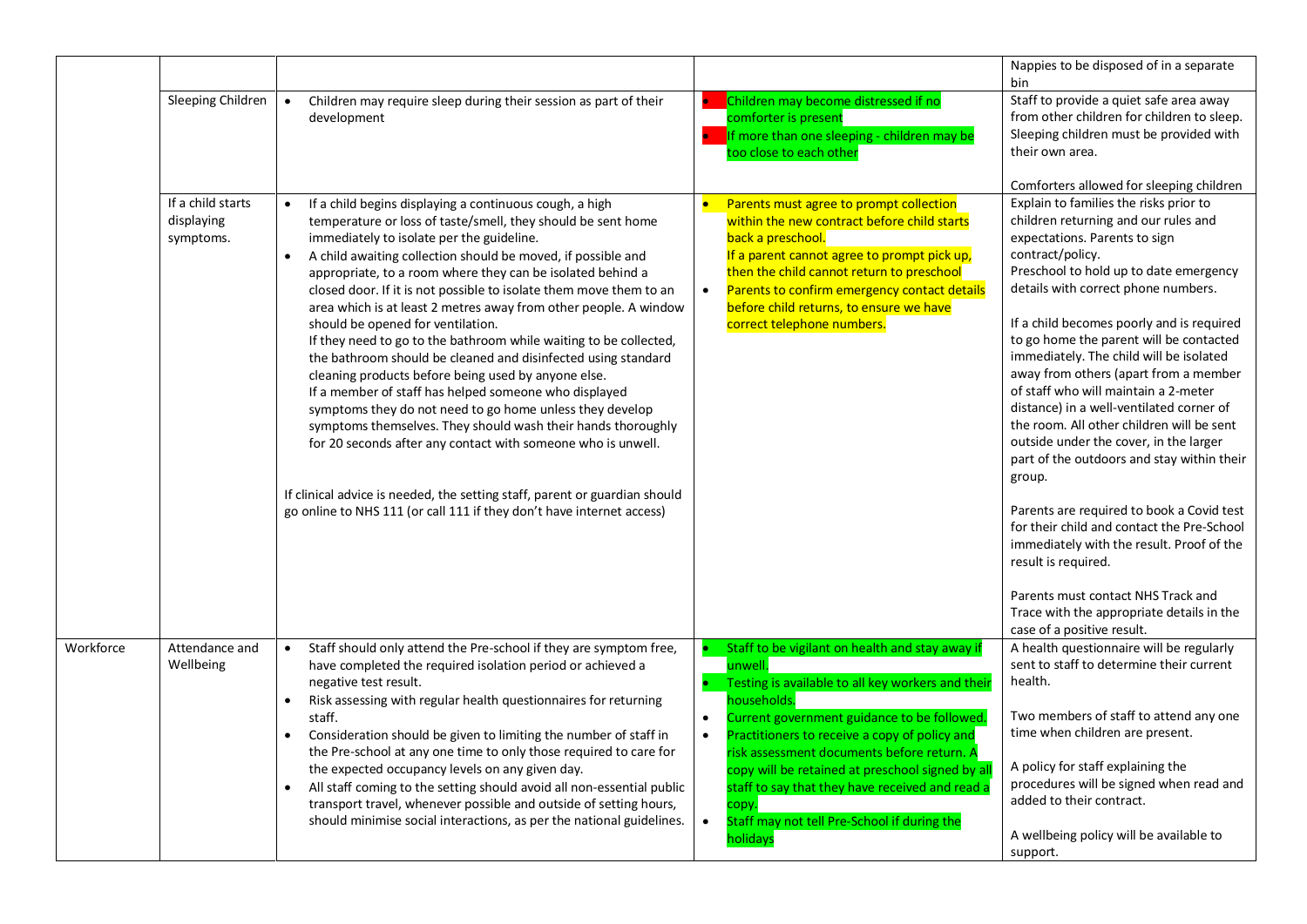|                      | Practitioners should receive clear communication regarding the<br>role they play in safe operating procedure and all measures being<br>taken to ensure the safety of the children and themselves.<br>Worried and apprehensive staff about the current situation<br>$\bullet$<br>Staff who are going on holiday to an area that requires quarantine<br>$\bullet$<br>on arrival/return<br>Staff who are abroad at the time of quarantine rules coming into<br>$\bullet$<br>force. |                                                                                                                                                                 | Regular interaction will be provided -<br>over the phone or through video<br>messaging.<br>Staff to walk to school if living local or to<br>drive their own car and not use public<br>transport.<br>Staff are required to book a Covid test<br>and contact the Pre-School immediately<br>with the result. Proof of the result is<br>required.<br>Staff must contact NHS Track and Trace<br>with the appropriate details in the case<br>of a positive result.<br>Staff to avoid current restricted areas<br>due to ratio complications.<br>Staff are asked to provide proof of travel<br>and to quarantine for 10 days if<br>attending an area of high risk. |
|----------------------|---------------------------------------------------------------------------------------------------------------------------------------------------------------------------------------------------------------------------------------------------------------------------------------------------------------------------------------------------------------------------------------------------------------------------------------------------------------------------------|-----------------------------------------------------------------------------------------------------------------------------------------------------------------|-------------------------------------------------------------------------------------------------------------------------------------------------------------------------------------------------------------------------------------------------------------------------------------------------------------------------------------------------------------------------------------------------------------------------------------------------------------------------------------------------------------------------------------------------------------------------------------------------------------------------------------------------------------|
| Food<br>Preparation, | Be mindful of the number of children in food area. Small groups at<br>$\bullet$<br>a time.                                                                                                                                                                                                                                                                                                                                                                                      | Regular hand washing before prep and<br>$\bullet$<br>eating.                                                                                                    | Explain to families the risks prior to<br>children returning and our rules and                                                                                                                                                                                                                                                                                                                                                                                                                                                                                                                                                                              |
| snack and<br>lunches | Spread tables out.<br>$\bullet$<br>Staff and Children MUST wash hands before prep or eating,<br>$\bullet$<br>Staff and children MUST wash hands after eating.<br>$\bullet$                                                                                                                                                                                                                                                                                                      | Regular hand washing after eating.<br>Children and staff to put their own<br>rubbish in the bin.                                                                | expectations. Parents to sign<br>contract/policy.                                                                                                                                                                                                                                                                                                                                                                                                                                                                                                                                                                                                           |
|                      | Adults to handle eaten food as little as possible.<br>$\bullet$<br>Children and adults to be responsible for their own food rubbish.<br>$\bullet$                                                                                                                                                                                                                                                                                                                               | 1 adult only per group to load and<br>unload Dishwasher which is to be used<br>on hot setting.                                                                  | Provide PPE (apron and gloves to prepare<br>snacks)                                                                                                                                                                                                                                                                                                                                                                                                                                                                                                                                                                                                         |
|                      | Limit staff members in the kitchen area.<br>$\bullet$<br>Collecting fruit and vegetables for snack<br>$\bullet$<br>Children to bring in their own water bottle clearly named. Refilling<br>$\bullet$                                                                                                                                                                                                                                                                            | If children are very messy, staff need to<br>use appropriate PPE to clean.                                                                                      | Use tables indoor and outdoor under the<br>cover to ease congestion.                                                                                                                                                                                                                                                                                                                                                                                                                                                                                                                                                                                        |
|                      | of water bottles will be made available<br>Adults to provide lunch boxed food that contains packaging that is<br>$\bullet$<br>easy to open and requires no adult support                                                                                                                                                                                                                                                                                                        | Limited space for eating. Children at<br>various stages of being self-sufficient.<br>Several children may struggle with basic<br>table manners and cough, spit. | Only one adult in food prep area at one<br>time. Staff member to wash and spray<br>surfaces before exiting area.                                                                                                                                                                                                                                                                                                                                                                                                                                                                                                                                            |
|                      |                                                                                                                                                                                                                                                                                                                                                                                                                                                                                 | Lunch boxes could touch other<br>lunchboxes and cause cross<br><b>contamination</b>                                                                             | Staff from the group of children to fill<br>water bottles using PPE per bottle to<br>stop cross contamination                                                                                                                                                                                                                                                                                                                                                                                                                                                                                                                                               |
|                      |                                                                                                                                                                                                                                                                                                                                                                                                                                                                                 |                                                                                                                                                                 | Lunch boxes to be place in own group<br>area when children enter Pre-School.                                                                                                                                                                                                                                                                                                                                                                                                                                                                                                                                                                                |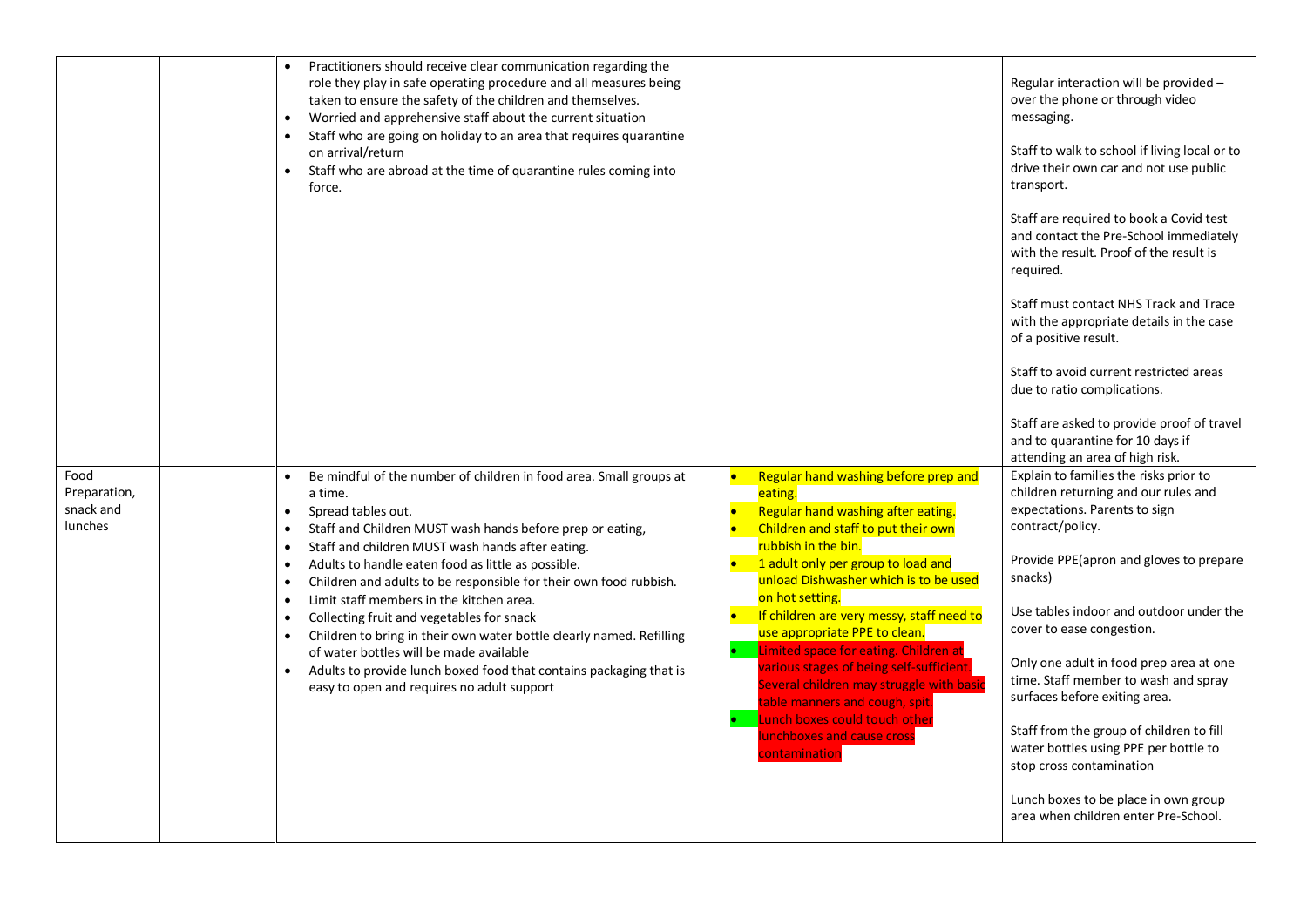| Workforce and<br>Parents                        | Physical<br>distancing/group<br>ing | Wherever possible, staff should remain with the small group of<br>children and not meet other groups.<br>Staff members should avoid physical contact with each other<br>including handshakes, hugs etc.<br>Where possible, meetings and training sessions should be<br>conducted through virtual conferencing.                                                                                                                                                                                                                                                                                                                                                                                                                                                                                                                                                                                                                                                                                                                                                                                                                                                                                                                               | Physical distancing is impossible in early years<br>$\bullet$<br>even though staff can be vigilant and minimise<br>Staff to engage with virtual conferencing via<br>$\bullet$<br>whatsapp. This can be done via app on<br>phone/tablet or laptop.                                                                                                                                                                                                                                                                                                                    | Provide information to parents as to<br>what should be packed in a lunchbox<br>Parents to be reminded of washing<br>lunchboxes thoroughly before next day<br>return<br>Explain to families the risks prior to<br>children returning and our rules and<br>expectations. Parents to sign<br>contract/policy.<br>We will adhere to social distancing<br>measures as much as we can with<br>children and always with other adults<br>Meeting to be arranged through                                 |
|-------------------------------------------------|-------------------------------------|----------------------------------------------------------------------------------------------------------------------------------------------------------------------------------------------------------------------------------------------------------------------------------------------------------------------------------------------------------------------------------------------------------------------------------------------------------------------------------------------------------------------------------------------------------------------------------------------------------------------------------------------------------------------------------------------------------------------------------------------------------------------------------------------------------------------------------------------------------------------------------------------------------------------------------------------------------------------------------------------------------------------------------------------------------------------------------------------------------------------------------------------------------------------------------------------------------------------------------------------|----------------------------------------------------------------------------------------------------------------------------------------------------------------------------------------------------------------------------------------------------------------------------------------------------------------------------------------------------------------------------------------------------------------------------------------------------------------------------------------------------------------------------------------------------------------------|-------------------------------------------------------------------------------------------------------------------------------------------------------------------------------------------------------------------------------------------------------------------------------------------------------------------------------------------------------------------------------------------------------------------------------------------------------------------------------------------------|
|                                                 | Training                            | All staff members must receive appropriate instruction and<br>$\bullet$<br>training on infection control and the standard operation<br>procedure and risk assessments within which they will be<br>operate.                                                                                                                                                                                                                                                                                                                                                                                                                                                                                                                                                                                                                                                                                                                                                                                                                                                                                                                                                                                                                                  | Training avaiable online for infection control<br>$\bullet$<br>and covid 19. Certificates to be<br>presented/emailed before start date.                                                                                                                                                                                                                                                                                                                                                                                                                              | WhatsApp- once a week at a mutual time<br>(should lockdown occur)<br>Risk assessments will be discussed and<br>available to read through email.<br>Covid 19 basic training to be completed.                                                                                                                                                                                                                                                                                                     |
|                                                 | Physical<br>distancing              | Only parents who are symptom free and or have completed the<br>required isolation periods will be able to drop off or collect their<br>child.<br>Aim to limit drop off and pick up to 1 adult per family and stagger<br>$\bullet$<br>the timings where possible. Parents are to leave promptly and<br>move away from the preschool boundaries whilst maintaining<br>social distancing guidelines.<br>Consider allowing parents to enter the Pre-school outdoor area<br>$\bullet$<br>for the purpose of settling if not doing so would cause a child<br>distress. All measures should be taken to minimise contact<br>between the parent and other children and staff members.<br>Children who attend 2 settings- only one setting must be used.<br>Parents to decide which is beneficial for family needs (unless a<br>childminder is used).<br>Parents and children who are going on holiday to an area that<br>$\bullet$<br>requires quarantine on arrival/return<br>In situations where social distancing between adults in settings is<br>not possible (e.g. when moving around in corridors and<br>communal areas), settings have the discretion to recommend the<br>use of face coverings for adults on site, both staff and visitors. | <b>Parents not following social distancing</b><br>guidelines will be asked to leave immediately.<br>If they do not follow the request, they will be<br>asked to take their child home. At this point<br>the committee will be informed and the family<br>will have current guidelines, policy and social<br>distancing measures reinforced to them<br>Allowing parents to enter premises can put<br>$\bullet$<br>staff and children at risk.<br>Parents may not tell Pre-School of their trave<br>$\bullet$<br>plans.<br><b>Adults may forget masks</b><br>$\bullet$ | Explain to families the risks prior to<br>children returning and our rules and<br>expectations. Parents to sign<br>contract/policy.<br>Explain to families the risks prior to<br>children returning and our rules and<br>expectations. Parents to sign<br>contract/policy.<br>Parents are asked to provide proof of<br>travel and to quarantine for 10 days if<br>attending an area of high risk.<br>Visitors not to enter building or be in<br>close range of others if masks are<br>forgotten |
| Parents,<br>committee<br>and<br><b>Visitors</b> | Communication                       | Parents should receive clear communication regarding the role<br>$\bullet$<br>they play in safe operating procedure and all measures being<br>taken to ensure the safety of their children and themselves.                                                                                                                                                                                                                                                                                                                                                                                                                                                                                                                                                                                                                                                                                                                                                                                                                                                                                                                                                                                                                                   | Policy and contract to be sent out to each<br>family before return<br>All families to return a signed contract before<br>return                                                                                                                                                                                                                                                                                                                                                                                                                                      | Explain to families the risks prior to<br>children returning and our rules and<br>expectations. Parents to sign<br>contract/policy.                                                                                                                                                                                                                                                                                                                                                             |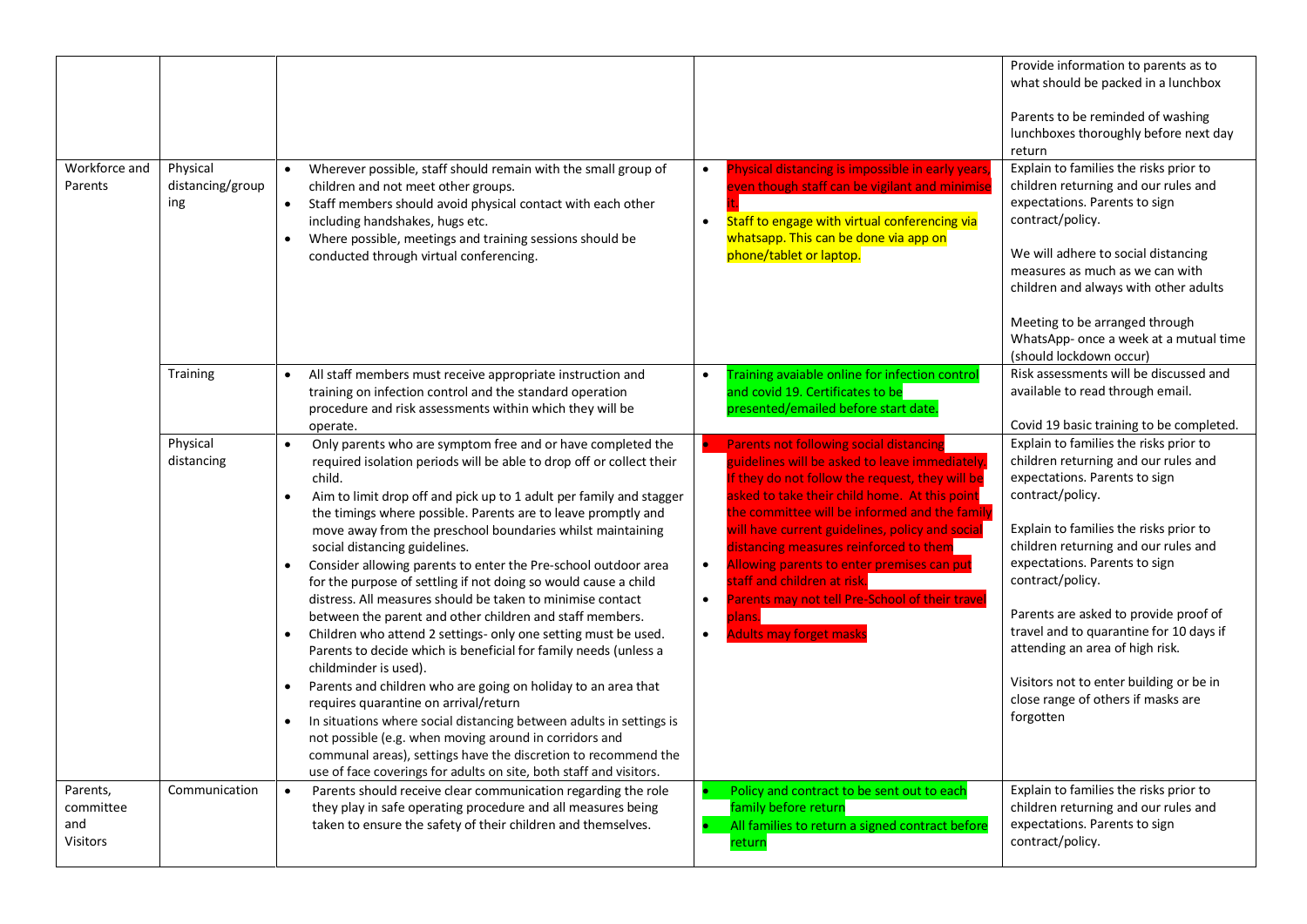|            |                       | $\bullet$ | Committee to clearly and promptly keep all staff informed of                                                                           |           |                                                                                    | Committee members to monitor and                                          |
|------------|-----------------------|-----------|----------------------------------------------------------------------------------------------------------------------------------------|-----------|------------------------------------------------------------------------------------|---------------------------------------------------------------------------|
|            |                       |           | changes and details of wages, policies etc.                                                                                            |           |                                                                                    | discuss finances and staff wellbeing                                      |
|            | <b>Visits</b>         | $\bullet$ | Attendance to the setting should be restricted to children and                                                                         |           |                                                                                    | Plan visits in advanced and only if                                       |
|            |                       |           | staff as far as practically possible and visitors should not be                                                                        |           | Unannounced visitors not to be admitted                                            | necessary or safe to do so.                                               |
|            |                       |           | permitted to the pre-school unless essential (e.g. essential                                                                           | $\bullet$ | Visitors by appointment only                                                       |                                                                           |
|            |                       |           | building maintenance).                                                                                                                 | $\bullet$ | Committee and staff to engage with virtual                                         | Plan visits outside of normal hours                                       |
|            |                       | $\bullet$ | Where essential visits are required these should be made outside                                                                       |           | conferencing.                                                                      |                                                                           |
|            |                       |           | of the usual Pre-school ours where possible.                                                                                           |           |                                                                                    | Committee meetings/AGM to be<br>cancelled and if necessary, through video |
|            |                       | $\bullet$ | All committee involvement, should where possible, be conducted                                                                         |           |                                                                                    |                                                                           |
|            |                       |           | via virtual conferencing such as zoom.                                                                                                 |           |                                                                                    | messaging                                                                 |
|            |                       | $\bullet$ | New family show rounds will commence out of hours.                                                                                     |           |                                                                                    |                                                                           |
| Travel     | Travel associated     | $\bullet$ | Wherever possible staff and parents should travel to the Pre-                                                                          | $\bullet$ | Guidance not followed                                                              | Explain the importance of transport with                                  |
|            | with setting          |           | school using their own transport.                                                                                                      |           |                                                                                    | staff and parents-Walk if you can or use                                  |
|            | operations            |           | If public transport is necessary, current guidance on the use of                                                                       |           |                                                                                    | your own car if too far. Avoid all public                                 |
|            |                       |           | public transport must be followed.                                                                                                     |           |                                                                                    | transport                                                                 |
| <b>PPE</b> | <b>Both Workforce</b> | $\bullet$ | Wearing a face covering or face mask in schools or other                                                                               | $\bullet$ | Face coverings (or any form of medical mask                                        | Explain to families the risks prior to                                    |
|            | and children          |           | education settings is not recommended. Face coverings may be                                                                           |           | where instructed to be used for specific                                           | children returning and our rules and                                      |
|            |                       |           | beneficial for short periods indoors where there is a risk of close                                                                    |           | clinical reasons) should not be worn in any                                        | expectations. Parents to sign                                             |
|            |                       |           | social contact with people you do not usually meet and where                                                                           |           | circumstance by those who may not be able                                          | contract/policy.                                                          |
|            |                       |           | social distancing and other measures cannot be maintained, for                                                                         |           | to handle them as directed (for example,                                           |                                                                           |
|            |                       |           | example on public transport or in some shops. This does not                                                                            |           | young children, or those with special                                              | PPE will be provided for staff who feel<br>they need to wear it.          |
|            |                       |           | apply to schools or other education settings. Schools and other<br>education or childcare settings should therefore not require staff, |           | educational needs or disabilities) as it may<br>inadvertently increase the risk of |                                                                           |
|            |                       |           | children, and learners to wear face coverings. Changing habits,                                                                        |           | transmission.                                                                      | PPE will consist of - disposable aprons                                   |
|            |                       |           | cleaning and hygiene are effective measures in controlling the                                                                         |           | Disposable gloves, apron and fluid resistant                                       | and masks, gloves, goggles, and face                                      |
|            |                       |           | spread of the virus.                                                                                                                   |           | mask as well as eye protection to be available                                     | shields if not in short supply.                                           |
|            |                       | $\bullet$ | Most staff in education settings will not require PPE beyond what                                                                      |           | to staff to use appropriately.                                                     |                                                                           |
|            |                       |           | they would normally need for their work, even if they are not                                                                          | $\bullet$ | Staff to be aware that PPE supplies are                                            | PPE will be worn if a child becomes                                       |
|            |                       |           | always able to maintain 2 metres from others. PPE is only needed                                                                       |           | available and must be used appropriately i.e.                                      | unwell with Covid 19 symptoms.                                            |
|            |                       |           | in a very small number of cases including:                                                                                             |           | one pair of gloves at a time. Facemasks and                                        |                                                                           |
|            |                       | $\bullet$ | Children, young people and students whose care routinely                                                                               |           | eye shields only when a child become unwell.                                       |                                                                           |
|            |                       |           | already involves the use of PPE due to their intimate care needs                                                                       | $\bullet$ | PPE may not be available to purchase or be in                                      |                                                                           |
|            |                       |           | should continue to receive their care in the same way                                                                                  |           | short supply. Should this happen and all                                           |                                                                           |
|            |                       | $\bullet$ | If a child, young person or other learner becomes unwell with                                                                          |           | reasonable attempts to get more fails then                                         |                                                                           |
|            |                       |           | symptoms of coronavirus while in their setting and needs direct                                                                        |           | preschool should close.                                                            |                                                                           |
|            |                       |           | personal care until they can return home. A fluid-resistant                                                                            | $\bullet$ | All PPE, personal and preschool, should be                                         |                                                                           |
|            |                       |           | surgical face mask should be worn by the supervising adult if 2                                                                        |           | used according to current guidelines. The                                          |                                                                           |
|            |                       |           | metres cannot be maintained. If contact with the child or young                                                                        |           | toughing of masks/shields should be treated                                        |                                                                           |
|            |                       |           | person is necessary, then disposable gloves, a disposable apron                                                                        |           | in the same way as touching a face. Hands will                                     |                                                                           |
|            |                       |           | and a fluid-resistant surgical face mask should be worn by the                                                                         |           | require washing for at least 20 seconds.                                           |                                                                           |
|            |                       |           | supervising adult. If a risk assessment determines that there is a                                                                     |           |                                                                                    |                                                                           |
|            |                       |           | risk of splashing to the eyes, for example from coughing, spitting,                                                                    |           |                                                                                    |                                                                           |
|            |                       |           | or vomiting, then eye protection should also be worn                                                                                   |           |                                                                                    |                                                                           |
| Cleaning   | Undertake             |           | Clean AND disinfect frequently touched surfaces throughout the                                                                         |           | <b>Cleaning not completed thoroughly</b>                                           | Cleaning products always available and                                    |
|            | regular cleaning      |           | day.                                                                                                                                   |           | <b>Cleaning supplies not available</b>                                             | will consist of wipes, bleach and usual                                   |
|            |                       |           |                                                                                                                                        |           |                                                                                    | household disinfectant                                                    |